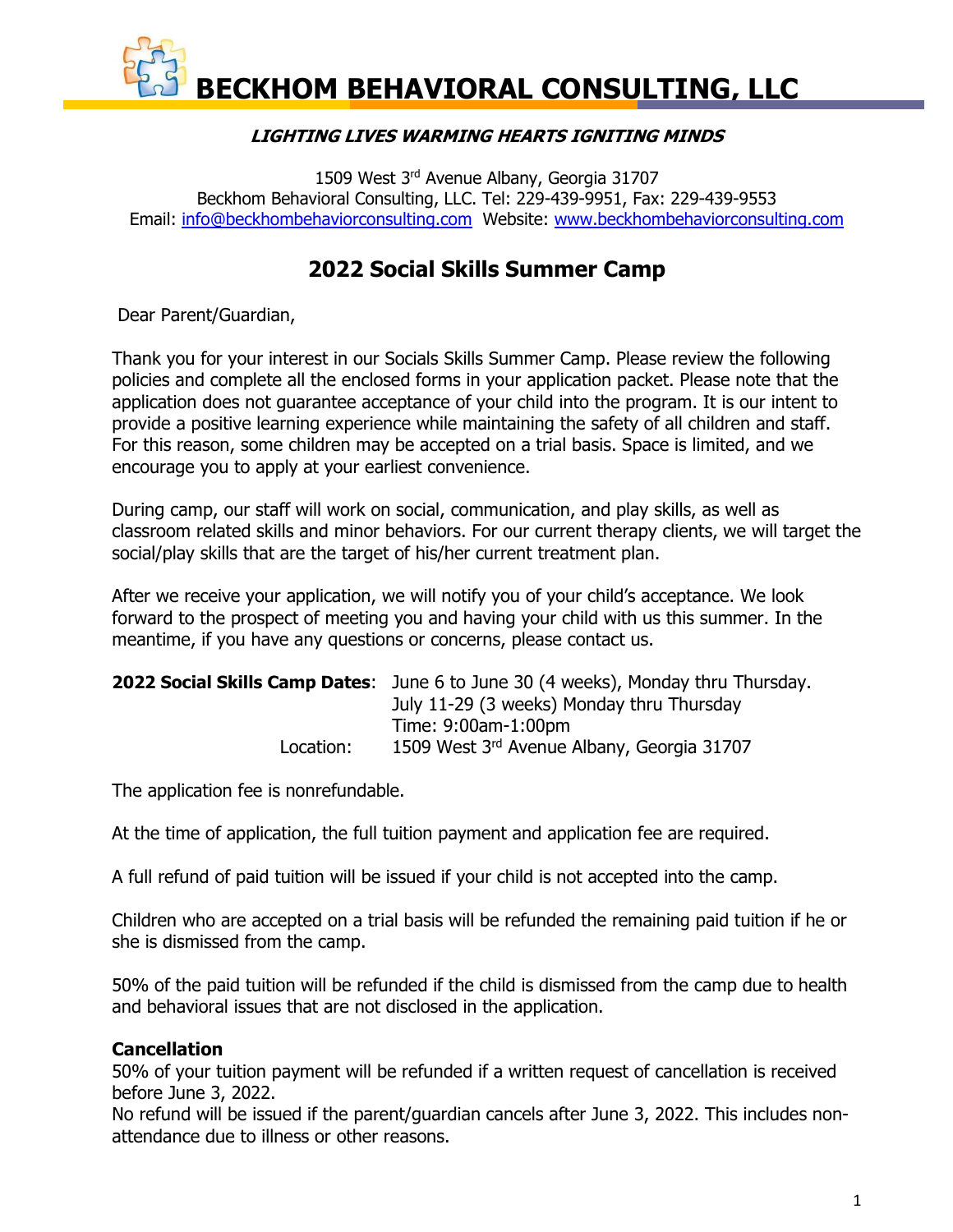### **Sick Policy**

Your child will be sent home if he or she has any of the symptoms below.

For the well-being of all the program staff and other children, please keep your child at home if he or she has any of the following Symptoms:

1) A fever of 100 or higher. If you child has had a fever. He or she must be fever free for 24 hours before returning to the camp.

- 2) Vomiting
- 3) Visible mucus (green/yellow)
- 4) Conjunctivitis (pink eye)
- 5) Diarrhea
- 6) Cough that has lasted more than 5 days.
- 7) Head Lice
- 8) Bed Bugs
- 9) Any COVID Symptoms
- 10) Any contagious conditions

## **Pick up**

Your child must be picked up at the allotted time. A late fee of \$5 will be incurred for every 5 minutes that the parent/guardian is late.

## **Supplies**

Parents are responsible for supplying any special snacks/ drinks (due to special diet), extra change of clothes, diapers, Sippy cup, pull ups and wipes for your child. Please label everything with your child's name.

#### **I have reviewed the above policy and hereby give my consent for my child \_\_\_\_\_\_\_\_\_\_\_\_\_\_\_\_\_\_\_\_\_\_\_\_\_\_\_\_\_\_ to participate in the 2022 Summer Camp.**

**\_\_\_\_\_\_\_\_\_\_\_\_\_\_\_\_\_\_\_\_\_\_\_\_\_\_\_\_\_\_\_\_\_\_\_\_\_\_\_\_\_\_\_\_\_\_\_\_\_\_\_\_\_\_\_\_\_\_\_\_\_\_\_**

**\_\_\_\_\_\_\_\_\_\_\_\_\_\_\_\_\_\_\_\_\_\_\_\_\_\_\_\_\_\_\_\_\_\_\_\_\_\_\_\_\_\_\_\_\_\_\_\_\_\_\_\_\_\_\_\_\_\_\_\_\_\_\_**

**Child's name** 

**Parent/Guardian Signature data assists and Date of Parents Date** 

**Witness Date** 

**Program runs subject to minimum numbers. You will receive confirmation of registration (or notice of cancellation if applicable). Must include email address for registration confirmation.**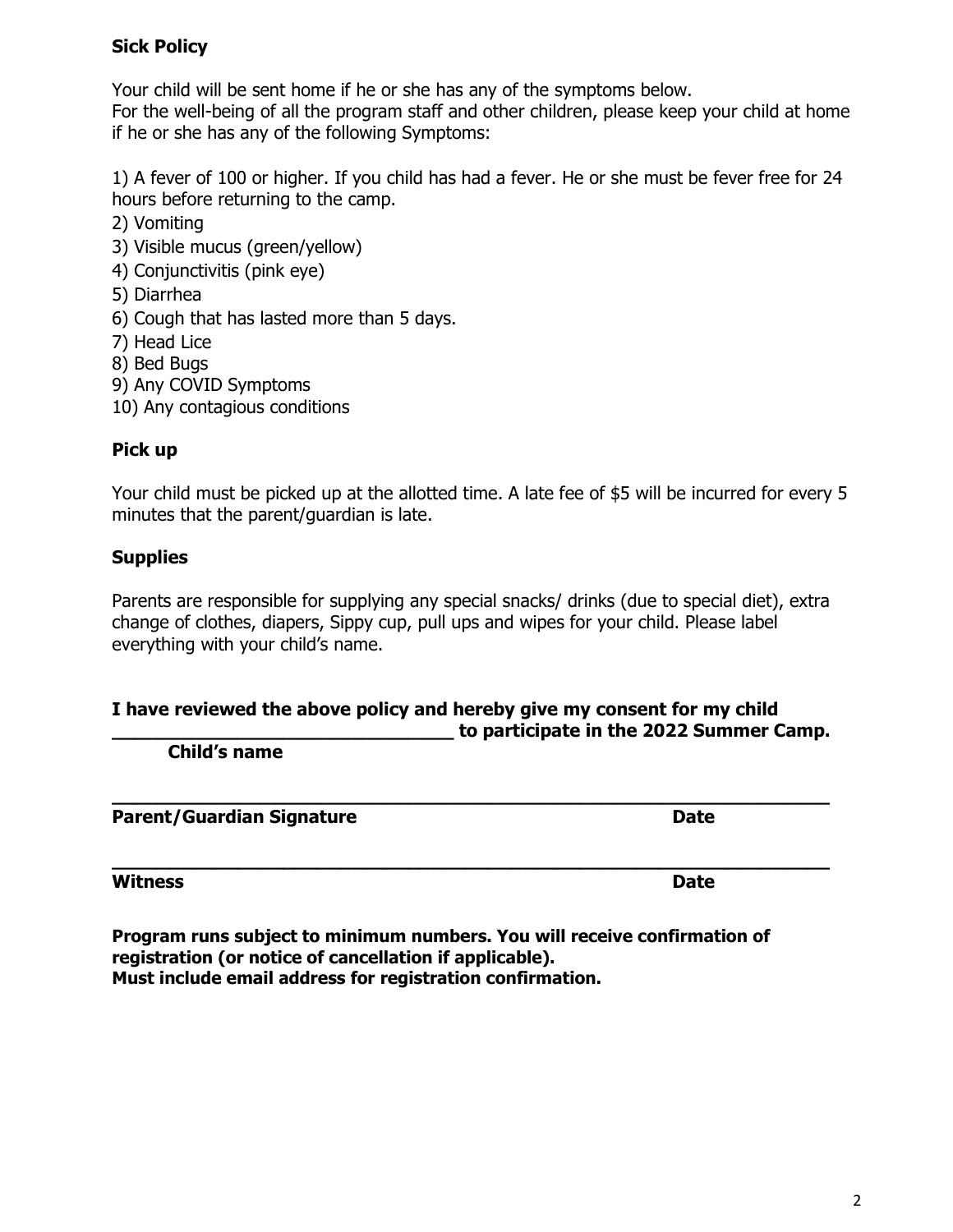#### **LIGHTING LIVES WARMING HEARTS IGNITING MINDS**

#### **2022 Social Skills Camp Payment**:

Application Fee: \$50 Deadline for Application is May 27, 2022

**Full Program** Cost: \$1,400.00 for the 7-week program + application fee **June only:** Cost: \$1,000.00 for 4 weeks (June 6-30 Mon-Thurs 9-1pm) + application fee **July only:** Cost: \$750.00 for 3 weeks (July 11- 29 Mon-Thurs 9-1pm) + application fee

| Caterpillars (ages 3-6) |
|-------------------------|
| 9:00AM -1:00PM          |
| Mon-Thurs               |
| Butterflies (ages 8-12) |
| $9:00AM - 1:00PM$       |
| Mon -Thurs              |

## **Payment Options**

#### **or**

| $\Box$ Please find enclosed check or money order (made payable to Beckhom Behavioral |  |
|--------------------------------------------------------------------------------------|--|
| Consulting) in the amount of $\frac{1}{2}$ _______________                           |  |
| $\Box$ Please debit my $\Box$ VISA $\Box$ MASTERCARD credit card in the amount of \$ |  |
|                                                                                      |  |
| Date: __ _ __ / __ _ _                                                               |  |
|                                                                                      |  |
|                                                                                      |  |
|                                                                                      |  |
|                                                                                      |  |
| Mail to: Beckhom Behavioral Consulting (Social Skills Camp 2022) P.O. Box            |  |

**51293 Albany, Georgia 31703**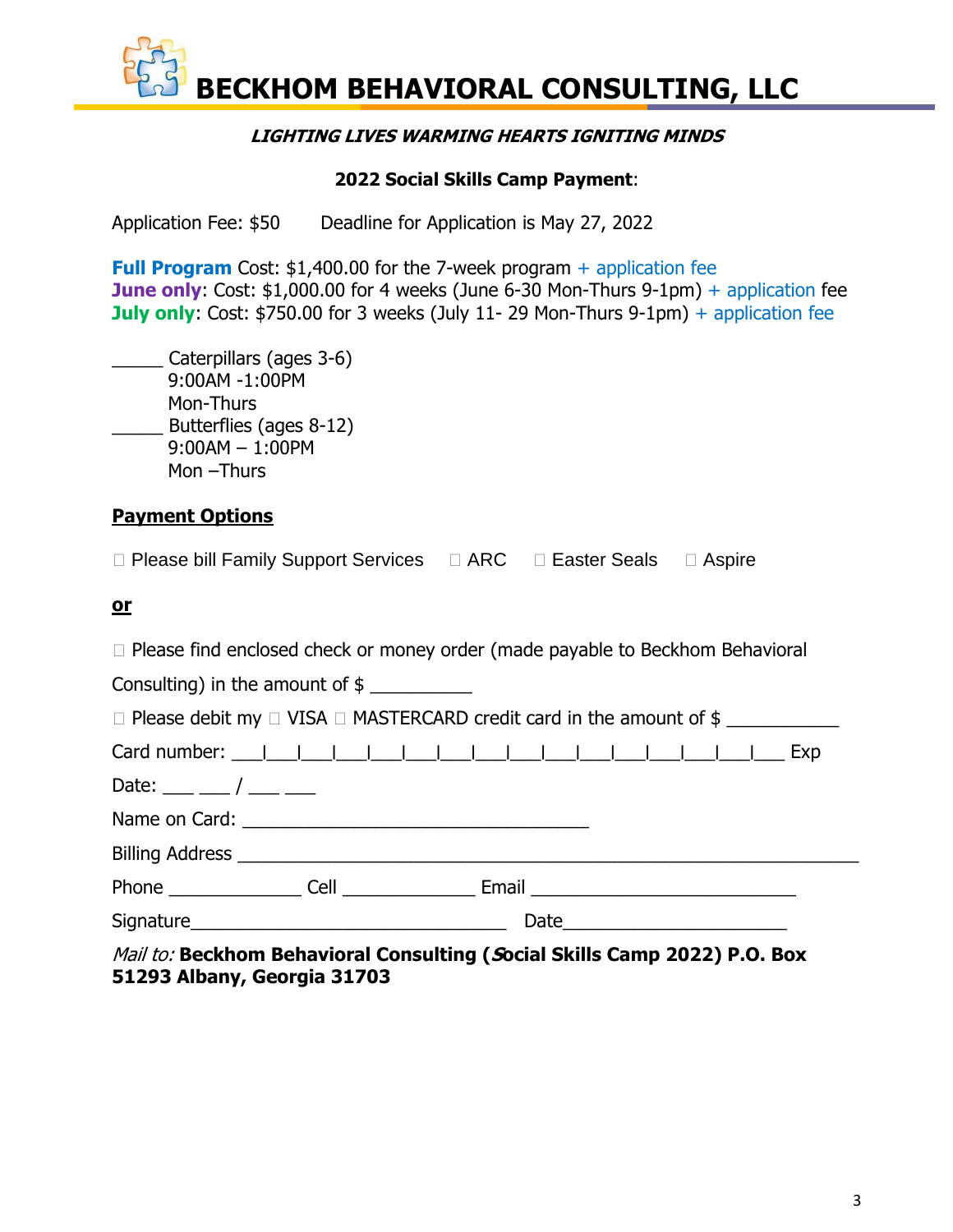### **LIGHTING LIVES WARMING HEARTS IGNITING MINDS**

## **2022 Social Skills Summer Camp Application**

|                                                                                                                                                                                                                                  | first name | last name |  |
|----------------------------------------------------------------------------------------------------------------------------------------------------------------------------------------------------------------------------------|------------|-----------|--|
| I wish to apply for admission to Beckhom Behavioral Consulting, LLC's 2022 Social Skills<br>Summer camp. I attest that to the best of my knowledge, the information provided on the<br>application is accurate.                  |            |           |  |
|                                                                                                                                                                                                                                  |            |           |  |
| <b>BACKGROUND INFORMATION</b>                                                                                                                                                                                                    |            |           |  |
|                                                                                                                                                                                                                                  |            |           |  |
|                                                                                                                                                                                                                                  |            |           |  |
| Phone Number:<br>The Cell: Cell: Cell: Cell: Cell: Cell: Cell: Cell: Cell: Cell: Cell: Cell: Cell: Cell: Cell: Cell: Cell: Cell: Cell: Cell: Cell: Cell: Cell: Cell: Cell: Cell: Cell: Cell: Cell: Cell: Cell: Cell: Cell: Cell: |            |           |  |
|                                                                                                                                                                                                                                  |            |           |  |
|                                                                                                                                                                                                                                  |            |           |  |
|                                                                                                                                                                                                                                  |            |           |  |
|                                                                                                                                                                                                                                  |            |           |  |
| <b>CHILD'S INFORMATION</b>                                                                                                                                                                                                       |            |           |  |
|                                                                                                                                                                                                                                  |            |           |  |
|                                                                                                                                                                                                                                  |            |           |  |
|                                                                                                                                                                                                                                  |            |           |  |
|                                                                                                                                                                                                                                  |            |           |  |
|                                                                                                                                                                                                                                  |            |           |  |
| <b>COMMUNICATION LEVELS</b>                                                                                                                                                                                                      |            |           |  |
| At what level does your child communicate (check) pictures ___words___ phrases _____                                                                                                                                             |            |           |  |
| sentences ______ conversation _________ ASL ______                                                                                                                                                                               |            |           |  |
| <b>SOCIAL SITUATION QUESTIONS</b>                                                                                                                                                                                                |            |           |  |
| Can your child handle a group setting (4-6 kids) with 1 therapist and structured lessons?                                                                                                                                        |            |           |  |

Can your child do table top activities for

| 10 minutes? | Yes | No. |
|-------------|-----|-----|
| 20 minutes? | Yes | No. |
| 30+minutes? | Yes | Νo  |

Does your child display any challenging behaviors (e.g.) verbal or physical aggression towards others, self-injury, property destruction, running away, PICA?

 $\_$  , and the set of the set of the set of the set of the set of the set of the set of the set of the set of the set of the set of the set of the set of the set of the set of the set of the set of the set of the set of th

\_\_\_\_\_\_\_\_\_\_\_\_\_\_\_\_\_\_\_\_\_\_\_\_\_\_\_\_\_\_\_\_\_\_\_\_\_\_\_\_\_\_\_\_\_\_\_\_\_\_\_\_\_\_\_\_\_\_\_\_\_\_\_\_\_\_\_\_\_\_\_\_\_\_\_\_\_\_\_\_  $\_$  , and the set of the set of the set of the set of the set of the set of the set of the set of the set of the set of the set of the set of the set of the set of the set of the set of the set of the set of the set of th

 $\_$  ,  $\_$  ,  $\_$  ,  $\_$  ,  $\_$  ,  $\_$  ,  $\_$  ,  $\_$  ,  $\_$  ,  $\_$  ,  $\_$  ,  $\_$  ,  $\_$  ,  $\_$  ,  $\_$  ,  $\_$  ,  $\_$  ,  $\_$  ,  $\_$  ,  $\_$  ,  $\_$  ,  $\_$  ,  $\_$  ,  $\_$  ,  $\_$  ,  $\_$  ,  $\_$  ,  $\_$  ,  $\_$  ,  $\_$  ,  $\_$  ,  $\_$  ,  $\_$  ,  $\_$  ,  $\_$  ,  $\_$  ,  $\_$  ,

 $\_$  , and the set of the set of the set of the set of the set of the set of the set of the set of the set of the set of the set of the set of the set of the set of the set of the set of the set of the set of the set of th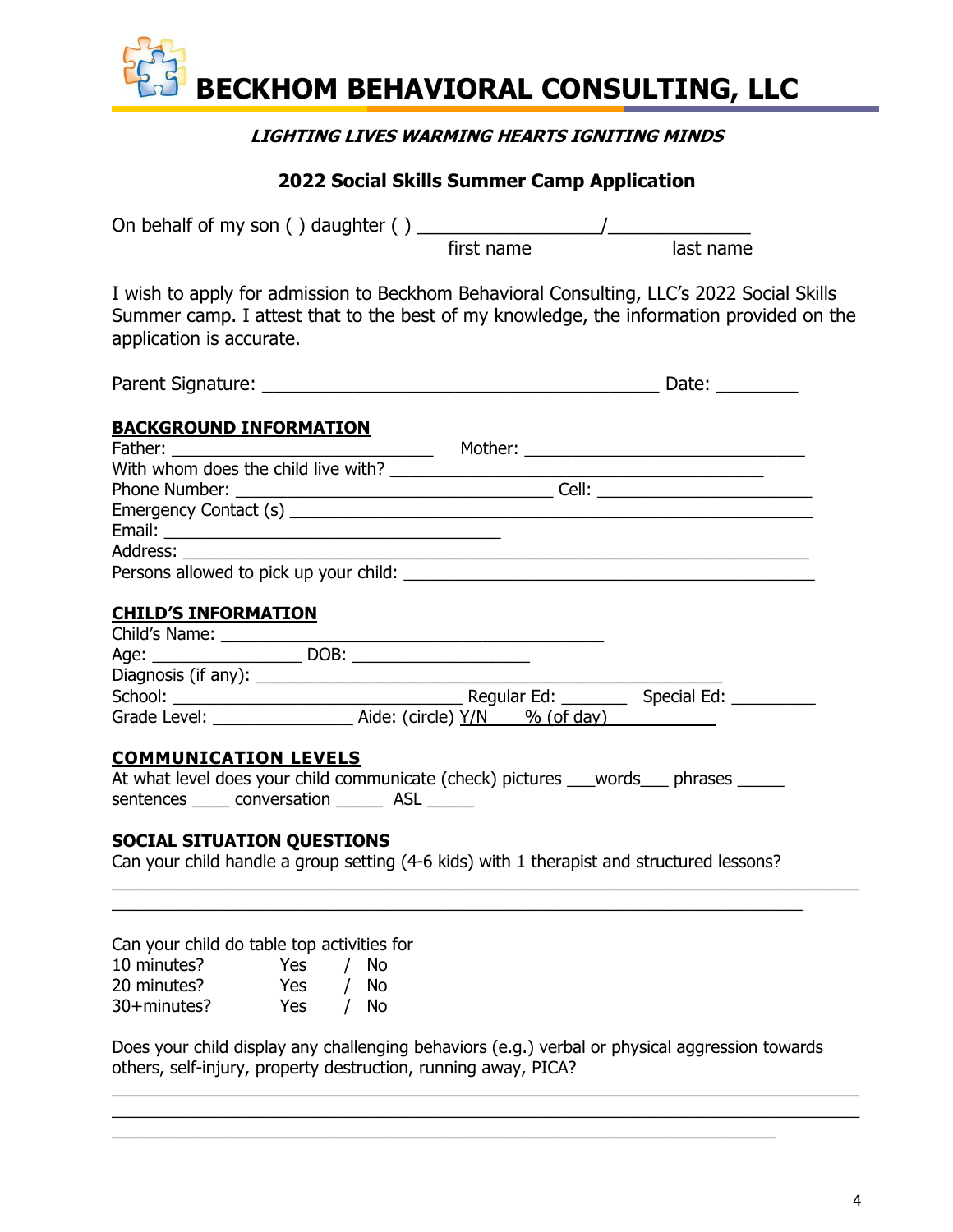What are your main reasons for having your child participate in social skills group?

\_\_\_\_\_\_\_\_\_\_\_\_\_\_\_\_\_\_\_\_\_\_\_\_\_\_\_\_\_\_\_\_\_\_\_\_\_\_\_\_\_\_\_\_\_\_\_\_\_\_\_\_\_\_\_\_\_\_\_\_\_\_\_\_\_\_\_\_\_\_\_\_\_\_\_\_\_\_\_\_

 $\_$  , and the set of the set of the set of the set of the set of the set of the set of the set of the set of the set of the set of the set of the set of the set of the set of the set of the set of the set of the set of th

 $\_$  , and the set of the set of the set of the set of the set of the set of the set of the set of the set of the set of the set of the set of the set of the set of the set of the set of the set of the set of the set of th

 $\_$  , and the set of the set of the set of the set of the set of the set of the set of the set of the set of the set of the set of the set of the set of the set of the set of the set of the set of the set of the set of th \_\_\_\_\_\_\_\_\_\_\_\_\_\_\_\_\_\_\_\_\_\_\_\_\_\_\_\_\_\_\_\_\_\_\_\_\_\_\_\_\_\_\_\_\_\_\_\_\_\_\_\_\_\_\_\_\_\_\_\_\_\_\_\_\_\_\_\_\_\_\_\_\_\_\_\_\_\_\_\_

What are some of your child's interests/activities/reinforcers?

Are there any situations, relevant to our group, which may upset or agitate your child?

 $\_$ 

 $\overline{\phantom{a}}$  , and the contribution of the contribution of the contribution of the contribution of the contribution of the contribution of the contribution of the contribution of the contribution of the contribution of the

Does your child have any allergies (food or otherwise), food restrictions, or medical conditions we need to be aware of?

 $\_$  , and the set of the set of the set of the set of the set of the set of the set of the set of the set of the set of the set of the set of the set of the set of the set of the set of the set of the set of the set of th \_\_\_\_\_\_\_\_\_\_\_\_\_\_\_\_\_\_\_\_\_\_\_\_\_\_\_\_\_\_\_\_\_\_\_\_\_\_\_\_\_\_\_\_\_\_\_\_\_\_\_\_\_\_\_\_\_\_\_\_\_\_\_\_\_\_\_\_\_\_\_\_\_\_\_\_\_\_\_\_

Is there any additional information you feel is important for us to be aware of while working with your child?

 $\_$  , and the set of the set of the set of the set of the set of the set of the set of the set of the set of the set of the set of the set of the set of the set of the set of the set of the set of the set of the set of th

 $\mathcal{L}_\mathcal{L} = \mathcal{L}_\mathcal{L} = \mathcal{L}_\mathcal{L} = \mathcal{L}_\mathcal{L} = \mathcal{L}_\mathcal{L} = \mathcal{L}_\mathcal{L} = \mathcal{L}_\mathcal{L} = \mathcal{L}_\mathcal{L} = \mathcal{L}_\mathcal{L} = \mathcal{L}_\mathcal{L} = \mathcal{L}_\mathcal{L} = \mathcal{L}_\mathcal{L} = \mathcal{L}_\mathcal{L} = \mathcal{L}_\mathcal{L} = \mathcal{L}_\mathcal{L} = \mathcal{L}_\mathcal{L} = \mathcal{L}_\mathcal{L}$ 

#### **Self Help Skills:**

Please list the child's current level of functioning on the following skills:

| NOTE: we accept children who have bladder and/or bowel control difficulties, but would<br>appreciate the following information in order to provide the proper care. |
|---------------------------------------------------------------------------------------------------------------------------------------------------------------------|
| Does your child wet ____ or soil _____ during the day? Yes _____ No<br>Do you use Pull-Ups, diapers etc at home ? Yes_Mo__                                          |

If "Yes" please describe: \_\_\_\_\_\_\_\_\_\_\_\_\_\_\_\_\_\_\_\_\_\_\_\_\_\_\_\_\_\_\_\_\_\_\_\_\_\_\_\_\_\_\_\_\_\_\_\_\_\_\_\_\_\_\_\_\_\_\_

**IMPORTANT: For health and sanitary reasons, children who are not toilet trained must wear protective undergarments.**